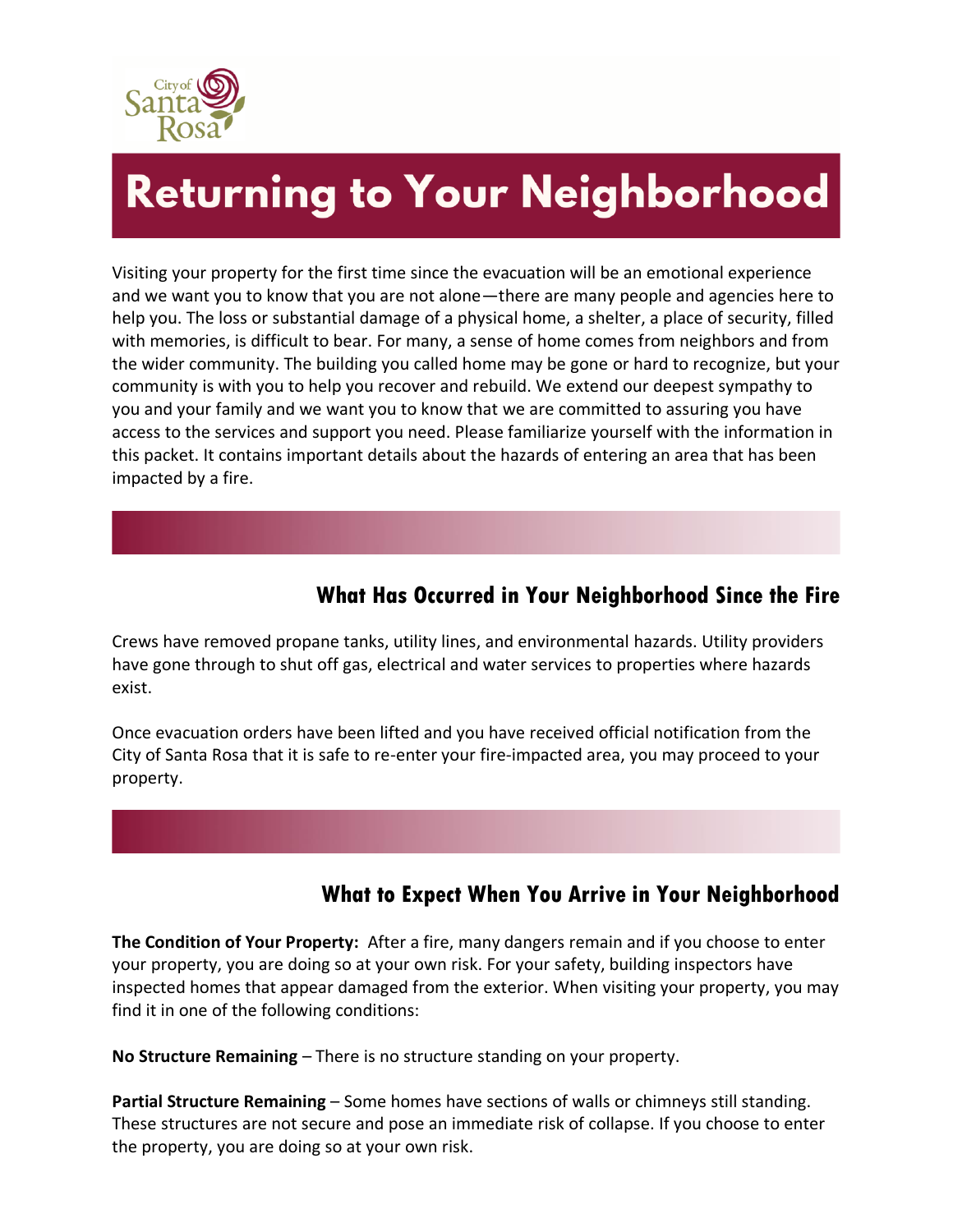**Standing Structure** – The structure on your property is standing and is safe to enter. Although these properties may look intact, they may have sustained smoke, water or other damage. Structures that do not show damage from the exterior have not been inspected.

#### **Property Tagging**

Upon returning to your property, you will see one of three different tags – a Green Tag, a Yellow Tag or a Red Tag.

- **Green**: The Green Tag means the structure is "Safe for Occupancy." Your property is safe to live in.
- **Yellow**: The Yellow Tag means the structure is "Habitable but Repairs are Necessary." Your property is safe to live in, but your home needs repairs that will require permits from the City.
- **Red**: The Red Tag means "Limited Entry" or "Do Not Enter." Red Tag properties are NOT SAFE to live in or on. Red Tags with "Limited Entry" allow you to access the property to search for valuables at your own risk. Red Tags labeled with "Do Not Enter" mean you may NOT enter the property for any purpose.

## **Taking Care of Yourself and Your Family**

**Emergency Order of the Sonoma County Health Officer**: Sonoma County Health Officer Dr. Sundari Mase signed a Health Order on Sept. 29, 2020. The Health Order requires residents to use personal protective equipment in burn areas and prohibits residents from starting cleanup before receiving permission from the County of Sonoma's Department of Health Services, Environmental Health. The full Health Order is available for review online at: SoCoEmergency.org.

**Looking Through the Remains of Your Property:** Sifting for valuables is permitted but not recommended for health reasons. Small scale sifting through ashes to locate remaining personal items will not impact your ability to get financial assistance. Please be advised that digging, piling materials up or moving large pieces on or off the property can jeopardize your eligibility for state and federally sponsored cleanup and could put your health at risk. Be aware that ash and debris are likely to contain hazardous substances.

If you choose to search through the remains of your home, wear proper protective equipment and take the following precautions:

- Wear sturdy shoes, long sleeve shirts and long pants to avoid skin contact and puncture risks
- Wear protective gear including gloves, protective masks and googles
- Keep children and pets away
- Anything in contact with ash should be sanitized and cleaned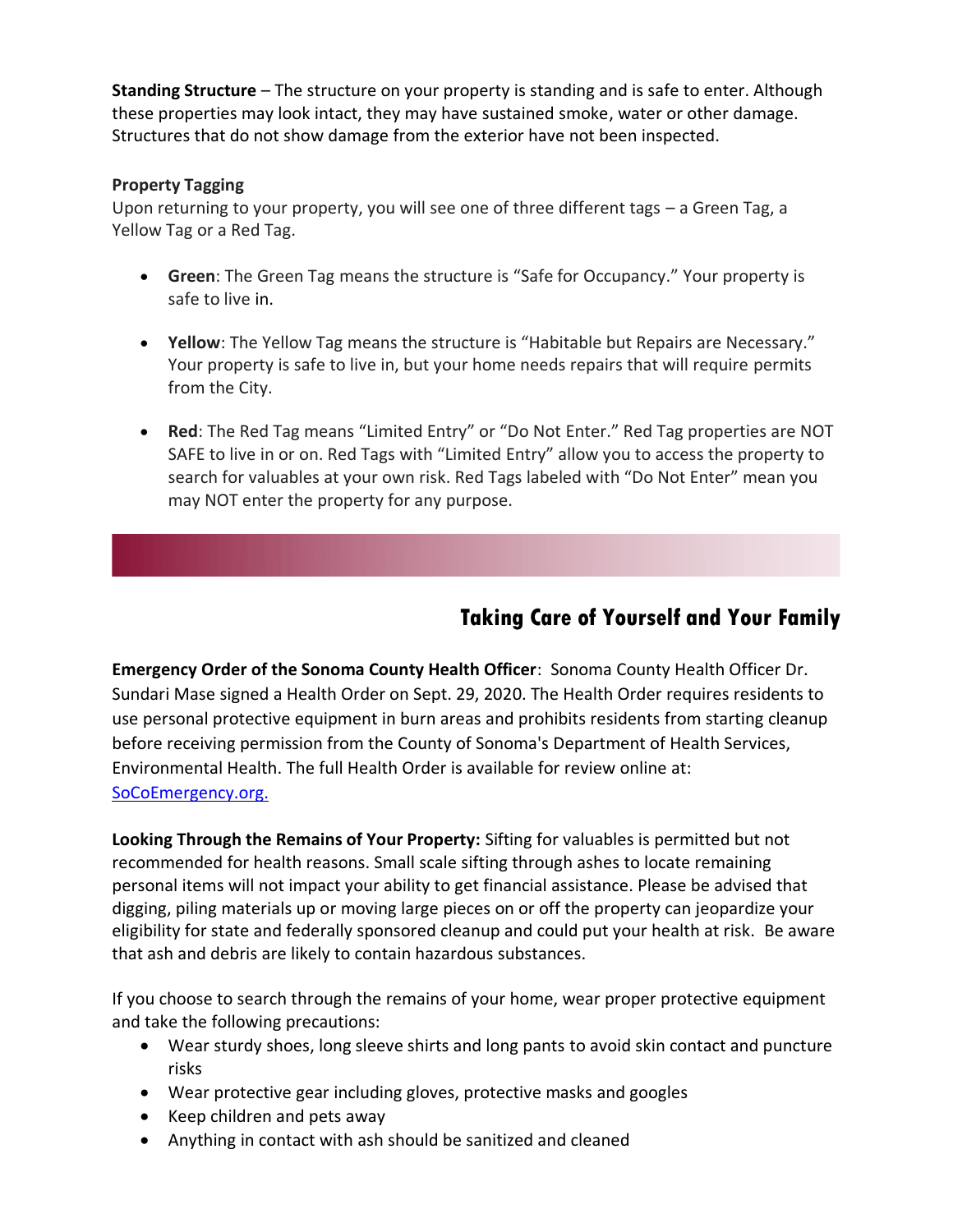- Asbestos, heavy metals, by-products of plastic combustion and various other chemicals may be present in on your property and in your neighborhood
- Walk around the perimeter before entering, noting any debris and structure that could fall or cause injury

**Know that You Have the Right to Privacy:** The media has helped our community to stay connected and informed during this devastating fire; part of that coverage has included personal stories about how people's lives have been impacted. While members of the media do have the right to access the re-entry area, please know that it is your choice whether to engage with them and you have the right to request your privacy if you so choose.

**Emotional Support** is important for all who experienced this disaster. The emotional toll can be devastating and further compounded by the financial strains of losing your home, business, or personal property. Profound sadness, grief, and anger are normal reactions to an event such as this. During your return to your neighborhood, emotional support services will be available including mental health providers and clergy. For additional support, please call 2-1-1 to be connected with providers in your area or call the County of Sonoma Warm line at 707-565-2652 for free and private support 7 days a week from 10:00 a.m. - 7:00 p.m.

### **Disposing of Hazardous Materials**

The County of Sonoma and City of Santa Rosa, in partnership with the State of California's Office of Emergency Services (Cal-OES), will be coordinating a cleanup effort of private properties that ensures safe disposal. This will be in both the incorporated and unincorporated areas. Ash and debris from burned buildings and homes can contain toxic substances due to the presence of synthetic and hazardous materials.

Household hazardous waste must be handled separately from other burn debris and may not go into local landfills. Residents are strongly urged to leave all the debris in place and are encouraged to NOT remove items from their property. Household hazardous waste includes unused or leftover portions of products used in your home that contain toxic chemicals. Products labeled caution, warning, danger, poison, toxic, flammable or corrosive are considered hazardous waste.

## **Recovery and Rebuilding**

Visiting your neighborhood in the aftermath of the fire is a difficult and yet important step in recovery and preparing for what comes next. Our collective goal is to make rebuilding your home or business as smooth and clear a process as possible.

We are with you and together we will recover and rebuild our community.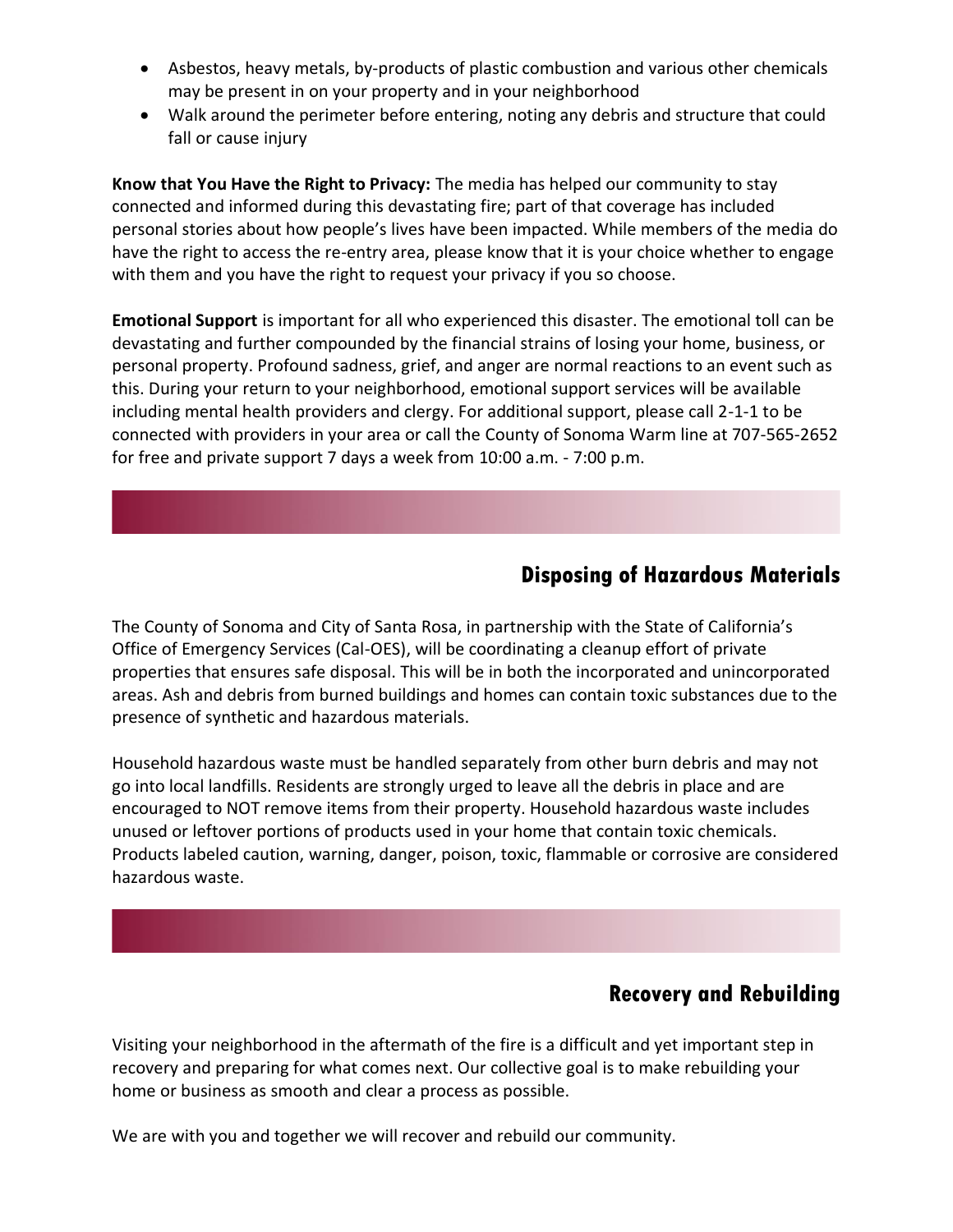## **Important Contacts**

Recovery website: [SRCity.org/](http://www.srcity.org/GlassFireRecovery)GlassFireRecovery Rebuilding questions: 707-543-4649 | [rebuild@srcity.org](mailto:rebuild@srcity.org) Santa Rosa Police Department: 707-528-5222 Sonoma County Department of Health: 707-565-6700 Sonoma County Animal Services: 707-565-7100 Sonoma County Community Hotline: 2-1-1 American Red Cross: 707-577-7600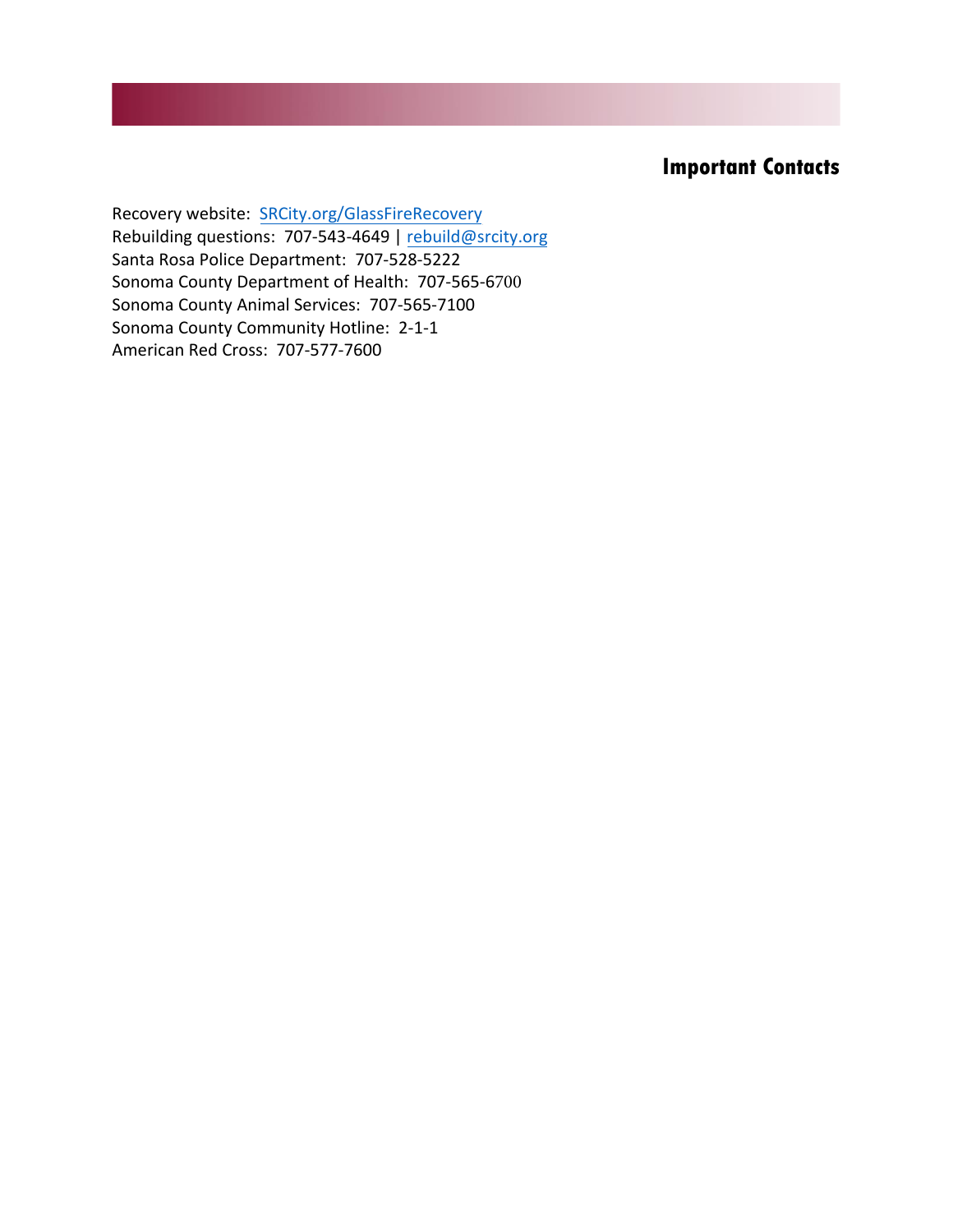

## YOU ARE ENTERING A HAZARDOUS AREA

## ENTER AT YOUR OWN RISK

In the burn area, you will encounter dangerous conditions and will be exposed to toxic materials that may include but are not limited to:

- Embers / hot ash
- Hazardous materials, including: ash, asbestos, heavy metals, oils, fire retardants, pesticides and other hazardous materials
- Puncture hazards, including: broken pipes, exposed nails, broken glass, damaged structural elements
- Potential explosive hazards including: propane tanks, ammunition, and solvents
- Slippery surfaces
- Toxic airborne particles
- Uneven ground
- Unstable structures

Wear protective gear and minimize time of exposure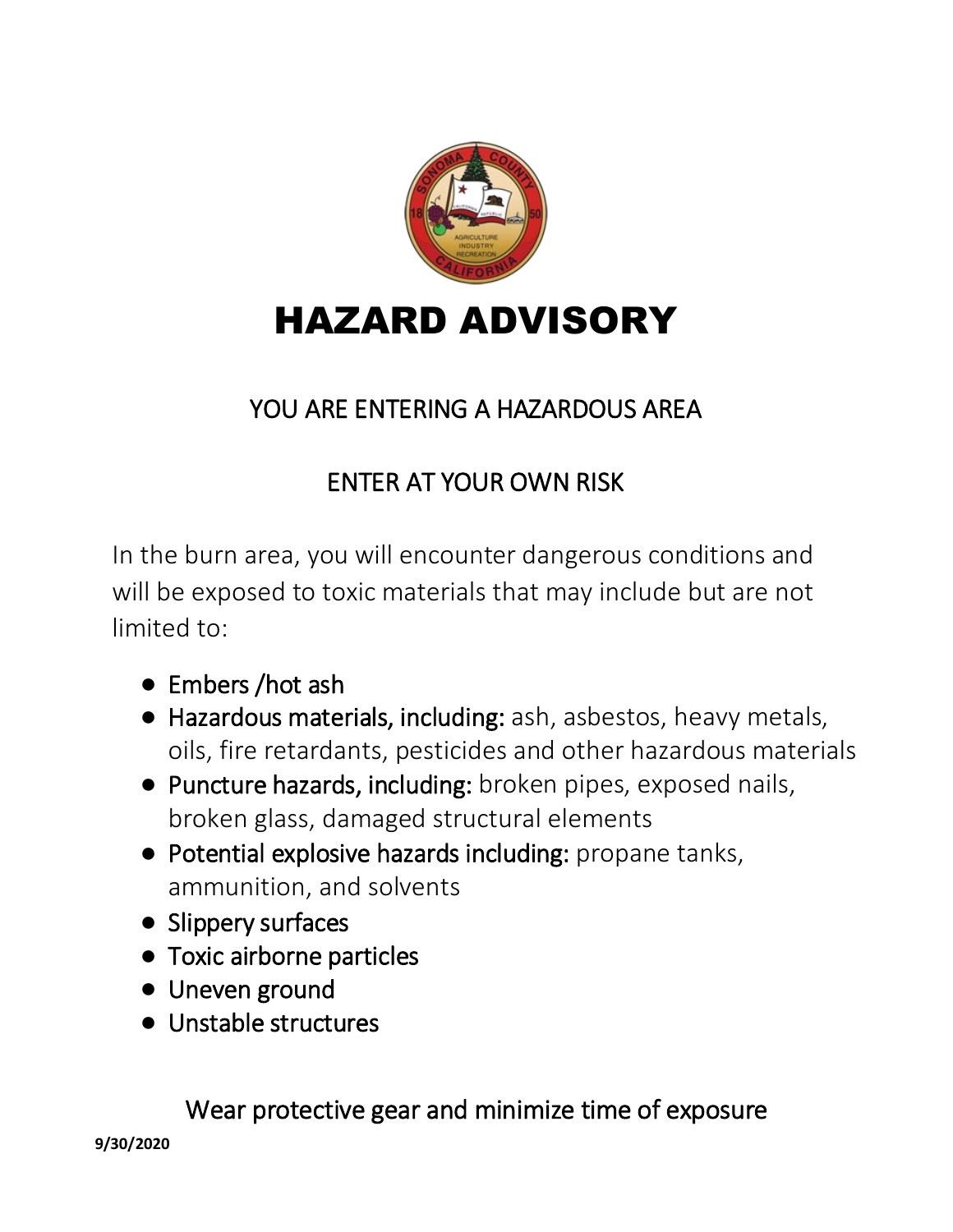



### **Safety When Returning To Your Home or Business after a Fire**

A fire in a home can cause serious damage, and in some cases total loss. The building and many of the items in your home or business may have been badly damaged by flames, heat, smoke, and water.

You may find things that the fire did not burn up but are now ruined by smoke and soggy with water used to put out the flames. Anything that you want to save or reuse will need to be carefully cleaned.

Firefighters may have cut holes in the walls of the building to look for hidden flames. They may have cut holes in the roof to let out heat and smoke. Cleanup will take time and patience.

#### **General Safety Tips: USE CAUTION!**

- Wear sturdy shoes (steel toes and shanks are recommended), a mask, and protective gear when sorting through possessions. Anything in contact with ash should be sanitized and cleaned. Sorting through/cleaning burn debris is not recommended for health reasons.
- Hazardous chemicals and conditions may be present.
- Inspect propane tanks for visible damage before turning on.
- Be aware of slip, trip, fall, and puncture hazards.

It is important to understand the risk to your health and safety even after the fire is out. The soot and dirty water left behind could make you ill.

Be very careful if you touch any fire-damaged items. Ask the advice of the fire department, local building officials, your insurance agent, and restoration specialists before starting to clean or make repairs.

Do not eat, drink, or breathe in anything that has been near the flames, smoke, soot, or water used to put the fire out.

#### **Safety**

Fire ash may be irritating to the skin, nose**,** and throat may cause coughing and/or nose bleeds. Fine particles can be inhaled deeply into lungs and may aggravate asthma and may make it difficult to breathe.

- **Refrain from cleaning ash and fire debris until professional hazardous material cleanup services are secured. Seek professional damage and debris removal/restoration services.**
- When exposure to dust or ash cannot be avoided, use a well-fitted NIOSH-certified airpurifying respirator N-95 mask. Due to COVID-19, only N-95 masks that do not have one-way valves should be used.
- Children should not be in the vicinity while cleanup is in progress. Even if care is exercised, it is easy to stir up ash that may contain hazardous substances.
- Clean ash off house pets and other domesticated animals if they have been in contaminated

**9/29/2020**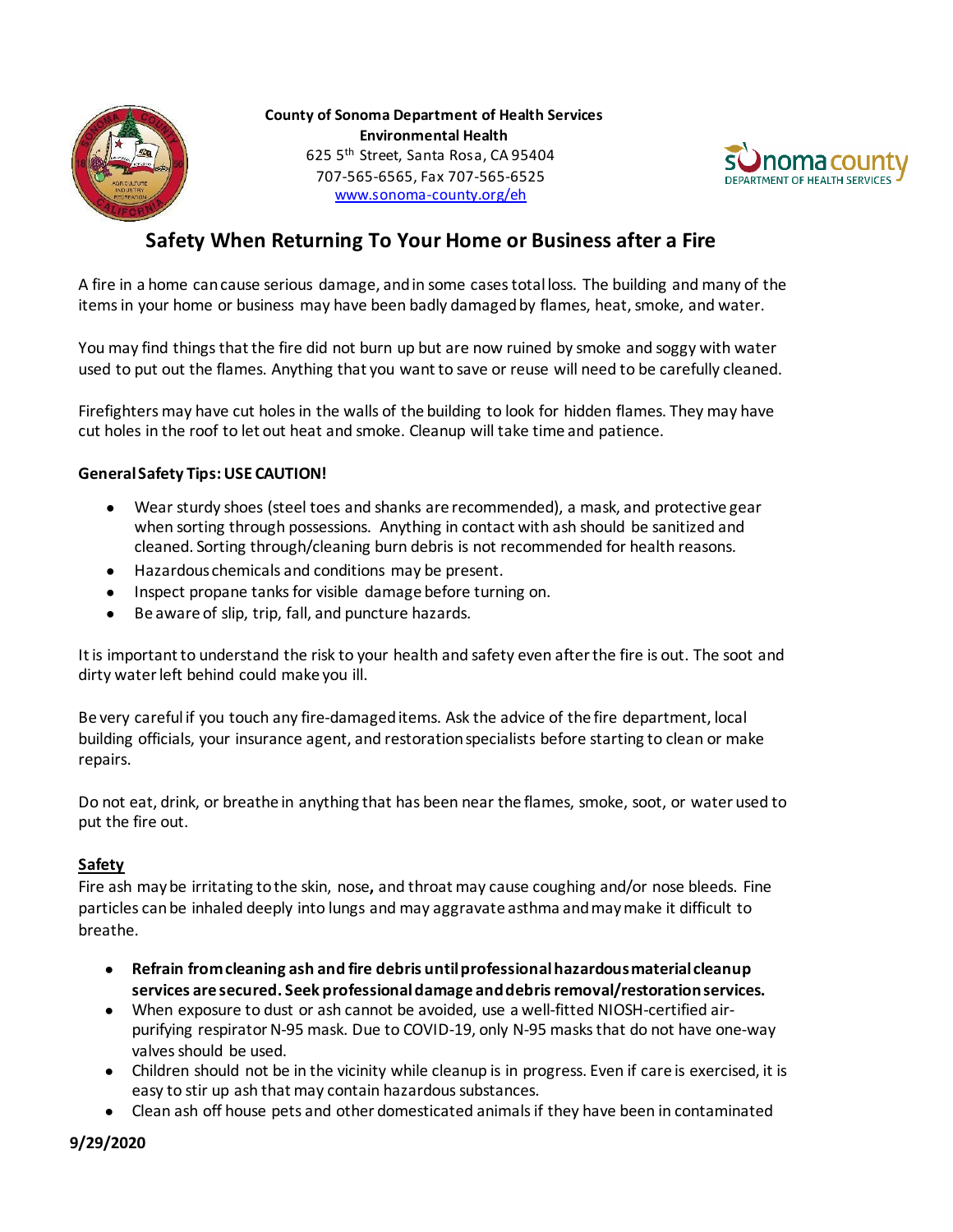areas.

- It is best to not allow pets in these areas due to the potential risk to their health and their ability to spread outside of contaminatedareas.
- Wear gloves, long-sleeved shirts, and long pants to avoid skin contact. Goggles are recommended. Contact with wet ash may cause chemical burns or irritation on skin. Change your shoes and clothing prior to leaving the decontamination site, to avoid tracking ash into your car, home, etc.

#### **Water**

Do not use your water to wash dishes, brush your teeth, wash and prepare food, wash your hands, make ice, or make baby formula if you suspect, or have been told, it is contaminated. Safe water for drinking, cooking, and personal hygiene includes bottled, boiled, or treated water.

If your drinking water well was impacted by the fire, it is recommended that you seek professional well services and notify your local permitting agency if applicable.

#### **Handwashing**

Keeping hands clean during an emergency helps prevent the spread of germs. If your tap water is not safe to use, wash your hands with soap and water that has been boiled or disinfected or use a large water jug that contains clean water. To wash your hands properly:

- Wet your hands with clean, running water and apply soap.
- Rub your hands together (20 seconds) to make a lather and scrub them well.
- Rinse your hands well under running water.
- Dry your hands using a clean towel or air them dry.

If soap and water are not available, use an alcohol-based hand sanitizer that contains at least 60% alcohol.

#### **Food Safety**

Foods exposed to fire can be compromised. Reheating food that has become contaminated will not make it safe - When in doubt, throw it out!

- Food in cans, jars, bottles, and other permeable containers may appear to be okay, but if they have been close to the heat of a fire, they may no longer be safe. Heat from a fire can activate food spoilage bacteria. If the heat is extreme, the cans or jars themselves can split or rupture, rendering the food unsafe.
- Foods that are exposed to toxic fumes and chemicals should be thrown away. Toxic fumes can permeate the packaging and contaminate the food. Any type of food stored in permeable packaging (cardboard, plastic wrap, etc.) should be thrown away. Discard any raw foods stored outside the refrigerator such as potatoes or fruit that could be contaminated by fumes.
- Food stored in refrigerators or freezers can also become contaminated by fumes. Chemicals used to fight fires contain toxic materials and can contaminate food and cookware.

Food facilities need to seek Environmental Health Services prior to reopening your facility. Contact Environmental Health at 707-565-6565.

#### **Cleaning and Sanitizing**

Cleaning and sanitizing your household after an emergency is important to help prevent the spread of illness and disease.

#### **9/29/2020**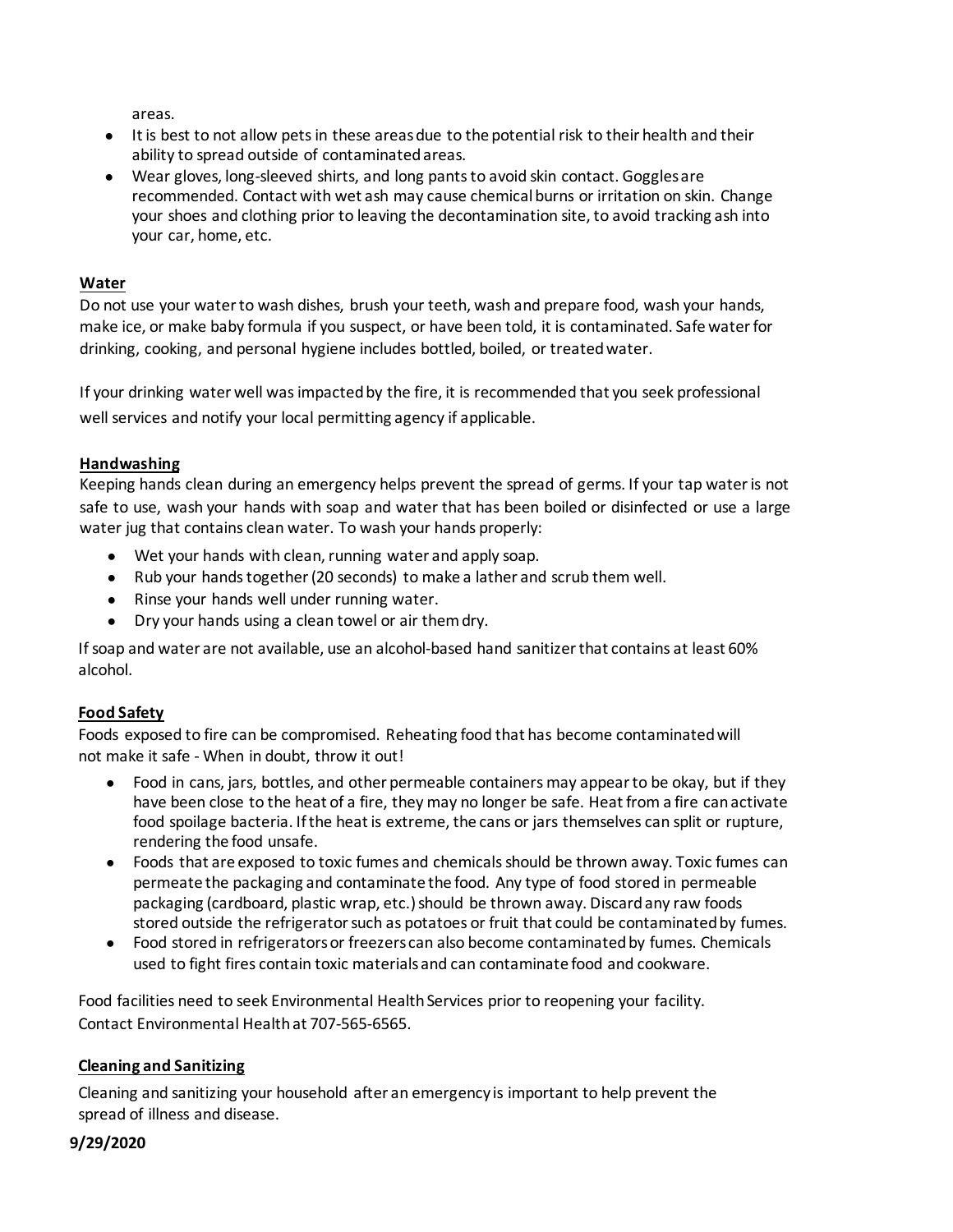Clean and sanitize surfaces in a four-step process:

- Wash with soap and hot, clean water.
- Rinse with clean water.
- Sanitize by immersing for 1 minute in a solution of 1 cup (8 oz/240 mL) of unscented household chlorine bleach in 5 gallons of clean water.
- Allow to air dry.

Please remember the following safety tips when cleaning:

- **NEVER** mix bleach with ammonia or any other cleaner.
- Wear rubber or other non-porous boots, gloves, and eye protection.
- Try not to breathe in product fumes. If using products indoors, open windows and doors to allow fresh air to enter.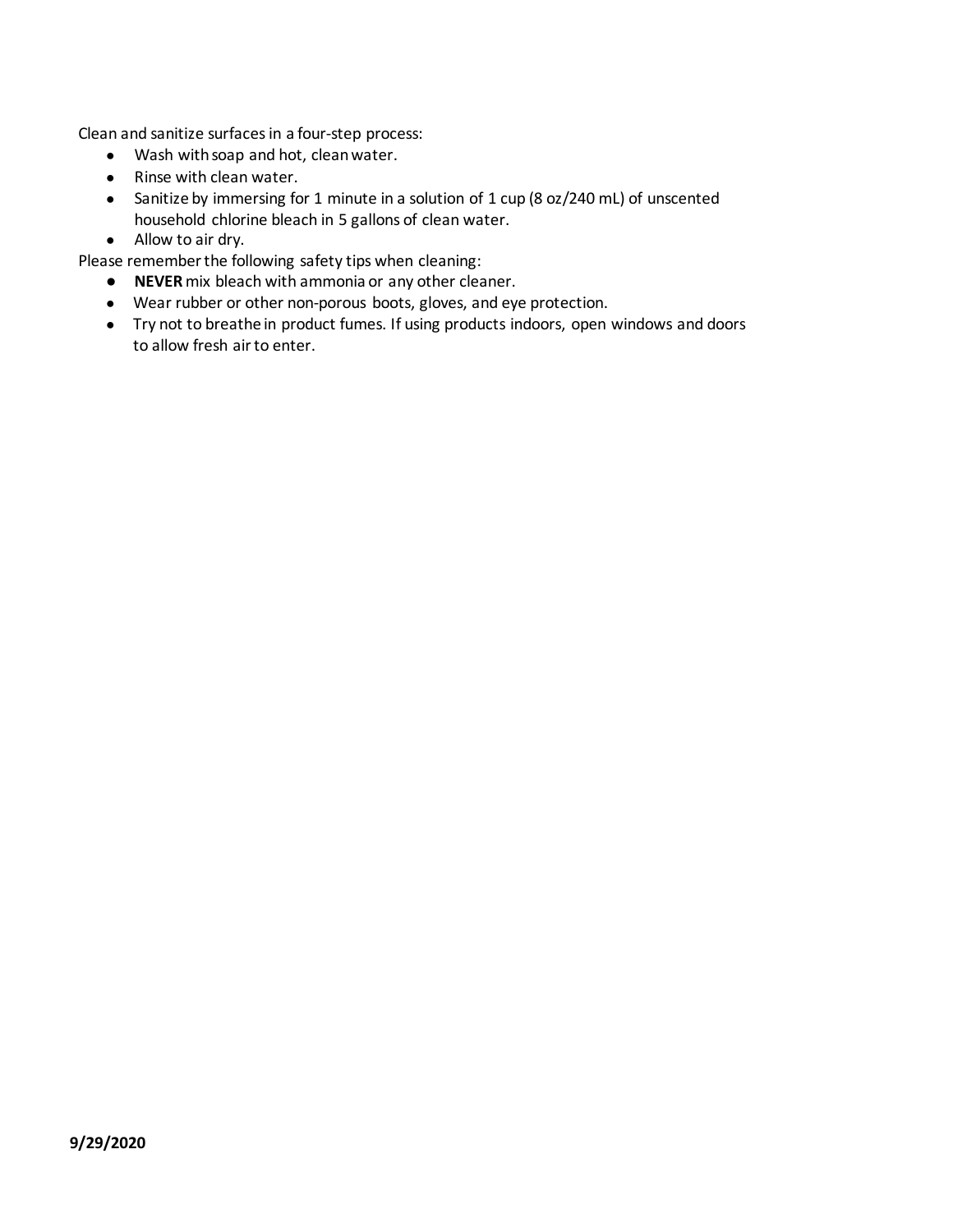

**County of Sonoma Department of Health Services Environmental Health** 625 5th Street, Santa Rosa, CA 95404 707-565-6565, Fax 707-565-6525 [www.sonoma-county.org/eh](http://www.sonoma-county.org/eh)



### **Protecting Public Health from Fire Ash**

All persons accessing burned structures should be aware of the potential hazards associated with those sites. Cleanup efforts at these sites may expose you to ash, soot, and fire decomposition products that can cause health effects including, but not limited to, eye/skin/respiratory irritation. If possible, try to **AVOID** direct contact with ash. If you get ash on your skin, in your eyes, or in your mouth, wash it off as soon as you can, with clean or sterile water.

Ash from burned structures is generally more hazardous than forest ash. Fire ash contains microscopic particles (dust, dirt, soot) that can be deposited on indoor and outdoor surfaces and can also be inhaled if the ash becomes airborne. Unless tested, the ash is not classified as a hazardous waste, however it may contain traces of hazardous chemicals such as metals (lead, cadmium, nickel and arsenic), asbestos (from older homes or other buildings), perfluorochemicals (from degradation of non-stick cookware), flame retardants, and caustic materials. For these reasons, it is advisable to be cautious and avoid any unnecessary exposure to the ash.

**Health Effects of Ash:** Fire ash may be irritating to the skin, nose, and throat, and may cause coughing and/or nose bleeds. Fine particles can be inhaled deeply into lungs and may aggravate asthma and make it difficult to breathe. If the ash contains asbestos, nickel, arsenic or cadmium, then exposure is a particular concern because these substances can cause cancer. Because the substances in the ash vary, it is always best to be cautious.

**High-Risk Persons**: People with asthma or other lung diseases, pregnant women, and the elderly or very young should exercise special caution because they may be more susceptible to health effects from the ash.

**Children:** Do not allow children to play in ash. Wash and clean all children's toys carefully after possible contamination. Children should not be in the vicinity while cleanup is in progress. Even if care is exercised, it is easy to stir up ash that may contain hazardous substances. In addition, the exploratory behavior of children may result in direct contact with contaminated materials.

**Pets:** Clean ash off house pets and other domesticated animals if they have been in contaminated areas. However, it is best to not allow pets in these areas due to the potential risk to their health and their ability to spread outside of contaminated areas.

**Clothing:** Covering clothing is recommended, when in proximity to ash. Wear gloves, long-sleeved shirts, and long pants to avoid skin contact, whenever possible. Goggles are recommended. Contact with wet ash may cause chemical burns or irritation on skin. Change your shoes and clothing prior to leaving the decontamination site, to avoid tracking ash into your car, residence, etc.

**Masks:** When exposure to dust or ash cannot be avoided, use a well-fitted NIOSH-certified air-purifying respirator mask. A mask rated N-95 is much more effective than unrated dust or surgical masks in blocking ash particles. Due to COVID-19, only N-95 masks that do not have one-way valves should be used. Although smaller sized masks may appear to fit a child's face, manufacturers do not recommend their use for children. If your child is in an area that warrants wearing a mask, you should remove them from that area to an environment with cleaner air.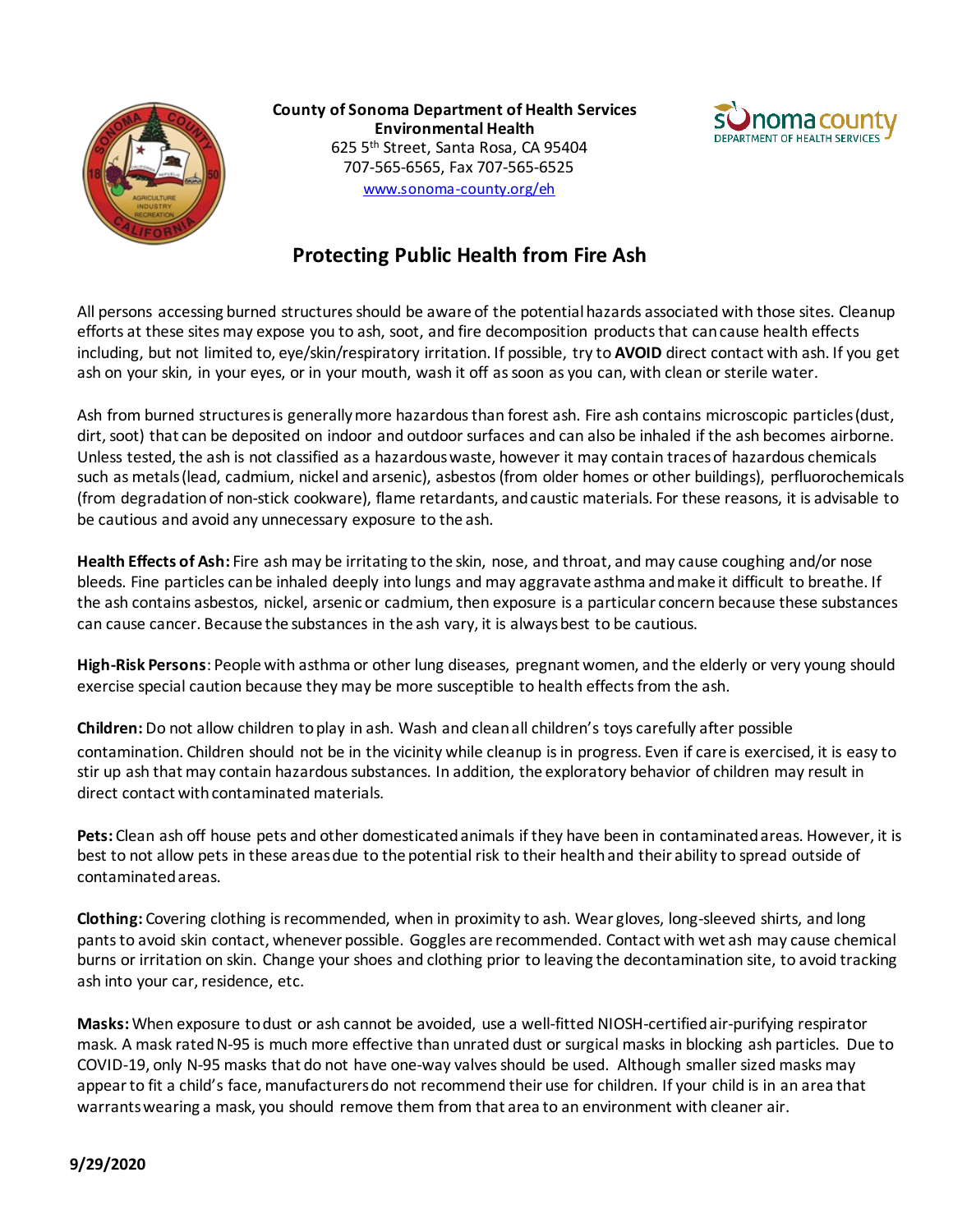

## **County of Sonoma**

[www.SoCoEmergency.org](http://www.socoemergency.org/)

#### **Water Wells and Septic Systems**

As an owner of a septic system or private domestic water well that may be damaged by a wildfire, you may have some concerns about fire related impacts to your septic and well water systems.

Sonoma County Environmental Health (EH) recommends the well owner perform a visual inspection of their well and water system, including the piping and plumbing that provide water to and throughout your home. Items that you should check include:

- Damaged and melted or exposed electrical wiring
- Damaged and melted PVC casing, liner or pipe
- Damaged well houses, pressure tanks and equipment such as chlorinators, water treatment equipment and electronic controls
- Damage to pressure tanks which could have been caused by exposure to excessive heat
- Damage to storage tanks, vents, and overflow pipes
- Debris, such as ash and sediment entering uncovered wells or storage tanks.

Exposed electrical wiring to the well poses a significant electrical safety hazard with potential for an electrical short to the metal casing. If the electrical wiring has been damaged by fire, do not handle the wiring or touch the casing.

If your well has been damaged by fire, contact a local licensed and bonded well constructor or pump installer to determine the extent of the damages and what must be done to either repair or decommission the well. If you think a fire may have damaged your water supply, bring bottled water back with you when you return to your home.

#### **Water Taste and Odors**

You may notice that your water tastes or smells earthy, smoky, or burnt. If so, you may need to thoroughly flush your water lines.

#### **Inside Your Home**

To the extent you can, visually check the water-supply system, including plumbing, for any damage, signs of leaks, or changes in operation. You should check to see if your well and plumbing system maintained positive pressure during the fire. This can be done by simply turning on a faucet in the household to see if water flows. You should not hear any air being released from the faucet. The flow of water should be steady and uninterrupted. If you do hear air escaping from the faucet with water intermittently spurting out when it is turned on, that is an indication that your well and household plumbing had a loss of pressure and may have been damaged.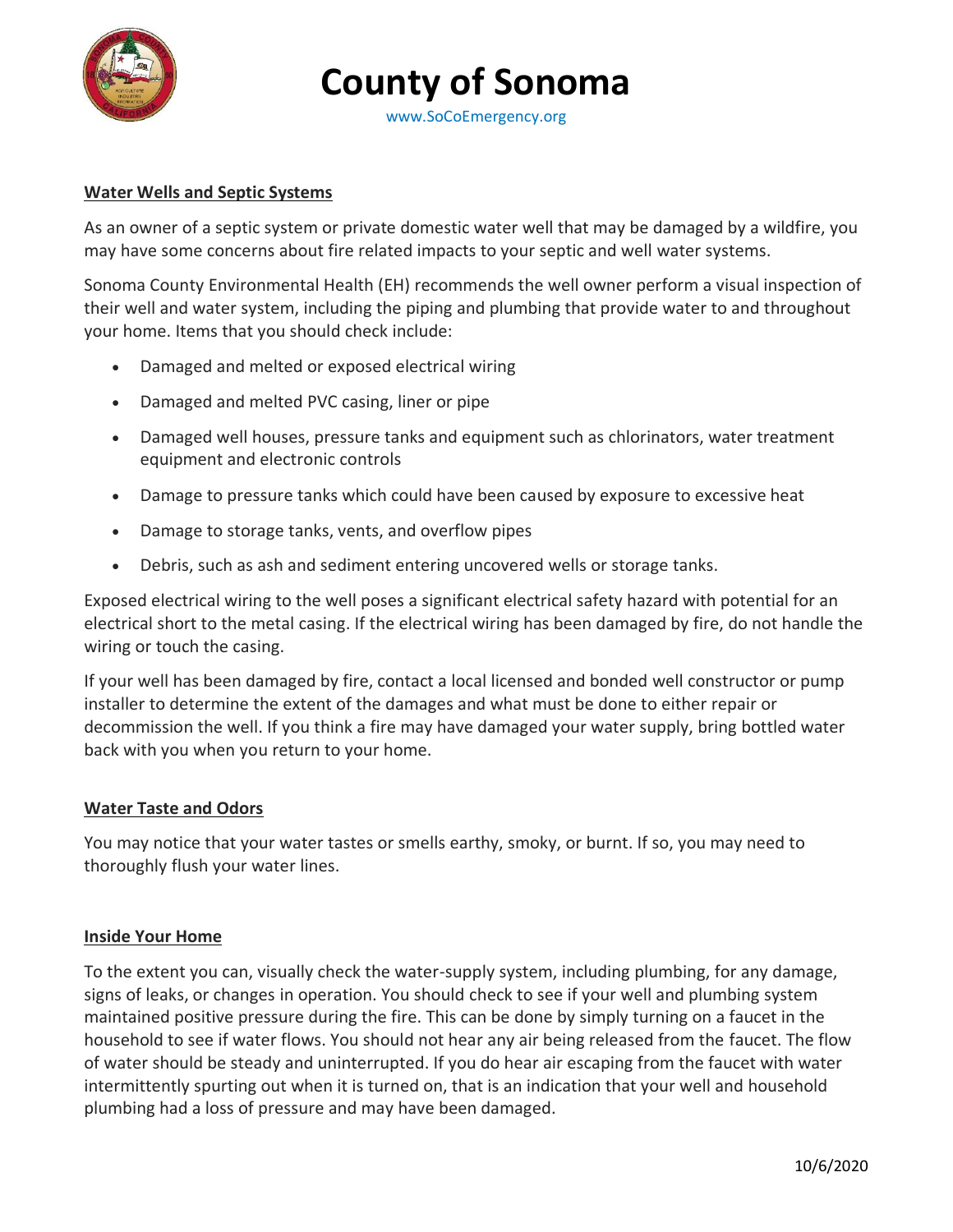#### **If You've Had Loss of Water Pressure**

If your visual inspection shows that there was a loss of pressure or the water system has been damaged, it is likely that your water may be contaminated with bacteria. Damaged components should be repaired or replaced. Anytime a water system loses pressure, the water should be tested for the presence of bacteria before it is used for drinking or cooking. Anytime the well or water system is repaired, it should be disinfected after a repair is made and then tested to ensure the water is safe for drinking or cooking.

#### **Testing Your Well for Bacteria**

When testing drinking water for the presence of bacteria, it is necessary to collect a sample and deliver it to a CA-certified laboratory. For a list of local laboratories please visit [https://sonomacounty.ca.gov/Health/Environmental-Health/Water-Quality/Water-Testing/.](https://sonomacounty.ca.gov/Health/Environmental-Health/Water-Quality/Water-Testing/) Bacteria samples must be collected in an approved container provided by the laboratory. When collecting a sample, follow the instructions that come with the bottle and return the sample bottle to the laboratory in the recommended time.

#### **Using Your Water While You Wait for Test Results**

You can use your water for showering and flushing toilets. Take care to avoid swallowing water from showers or baths. You should not use your water for drinking or cooking purposes unless you have boiled or disinfected it. This caution includes not washing dishes or other cooking utensils in it. While you are waiting to receive the results of bacteria testing, you can boil the water you will be using for drinking and cooking for at least 1 minute at a full rolling boil.

#### **Well Disinfection**

You can also disinfect your well and water system while waiting for sample results. If the well tests positive for the presence of coliform bacteria, you should have the well and water system disinfected. Instructions for disinfecting wells can be found below. Additional information may be found on our [Well Water Quality](http://sonomacounty.ca.gov/Health/Environmental-Health/Water-Quality/Well-Water-Quality/) page at [https://sonomacounty.ca.gov/Health/Environmental-Health/Water-](https://sonomacounty.ca.gov/Health/Environmental-Health/Water-Quality/Well-Water-Quality/)[Quality/Well-Water-Quality/.](https://sonomacounty.ca.gov/Health/Environmental-Health/Water-Quality/Well-Water-Quality/) Wells must be maintained to prevent health hazards. Take steps to ensure your water is safe to drink after an emergency.

#### **Disinfection of Private Domestic Water Wells**

• Disinfection of a well is recommended to eliminate disease causing organisms. A well should be disinfected following a repair, maintenance or replacement of the pump or if the power has been off for an appreciable period of time possibly causing the pressure tank to loose pressure and the distribution system to back siphon into the well causing possible contamination.